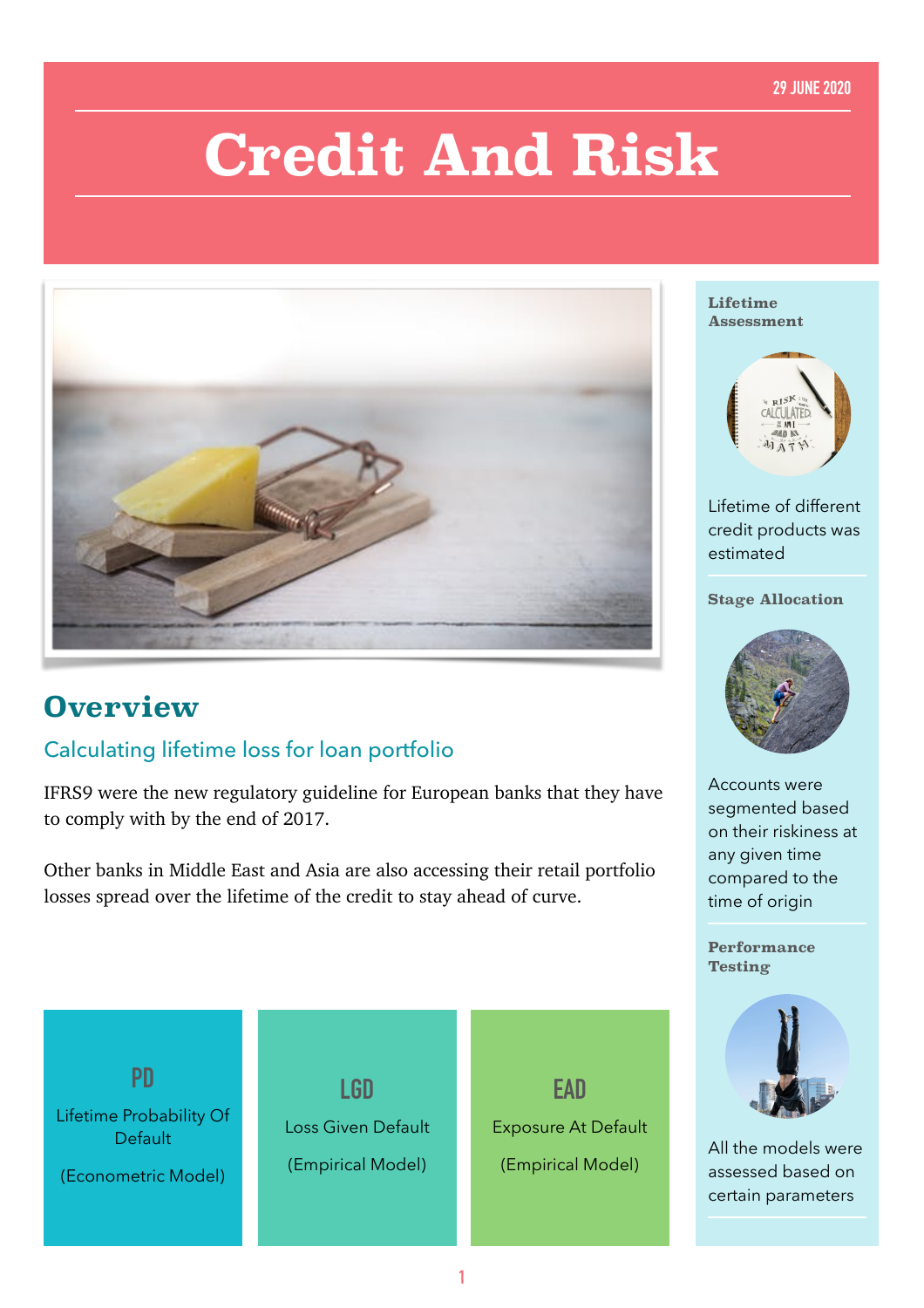# **Challenge**

Losses were calculated based on the expected performance of the portfolio for next 12 months, which is a very short duration for a product considering its overall lifetime.

European banks have to follow IFRS 9 guidelines to calculate the Expected Credit Losses. Current models access the PD of accounts for only 12 months which is an under assessment of provisions that banks keep to cover for any credit losses.

Estimating lifetime of credit cards and current accounts is tough due to the nature of the product.

Model validation was crucial to submit final reports to the management to give confidence on the models. Presentation to executive level members requires covering all the details in a simple manner.



# **"Solution"**

Historical data was used to access the lifetime and multiple options were provided to the management.

Stage allocation was done on the basis of change in PD of an account since its origin.

State Of Economy Model was designed and used to calibrate the model outcome which was primarily based on the change in House Prices and Unemployment rate of the state.

## **PROJECT DETAILS**

| Project type - |  |
|----------------|--|
|----------------|--|

Industry - Banking

Predictive Modelling

Delivery Time - 2 months

Technology - SAS

Consultants worked - 7

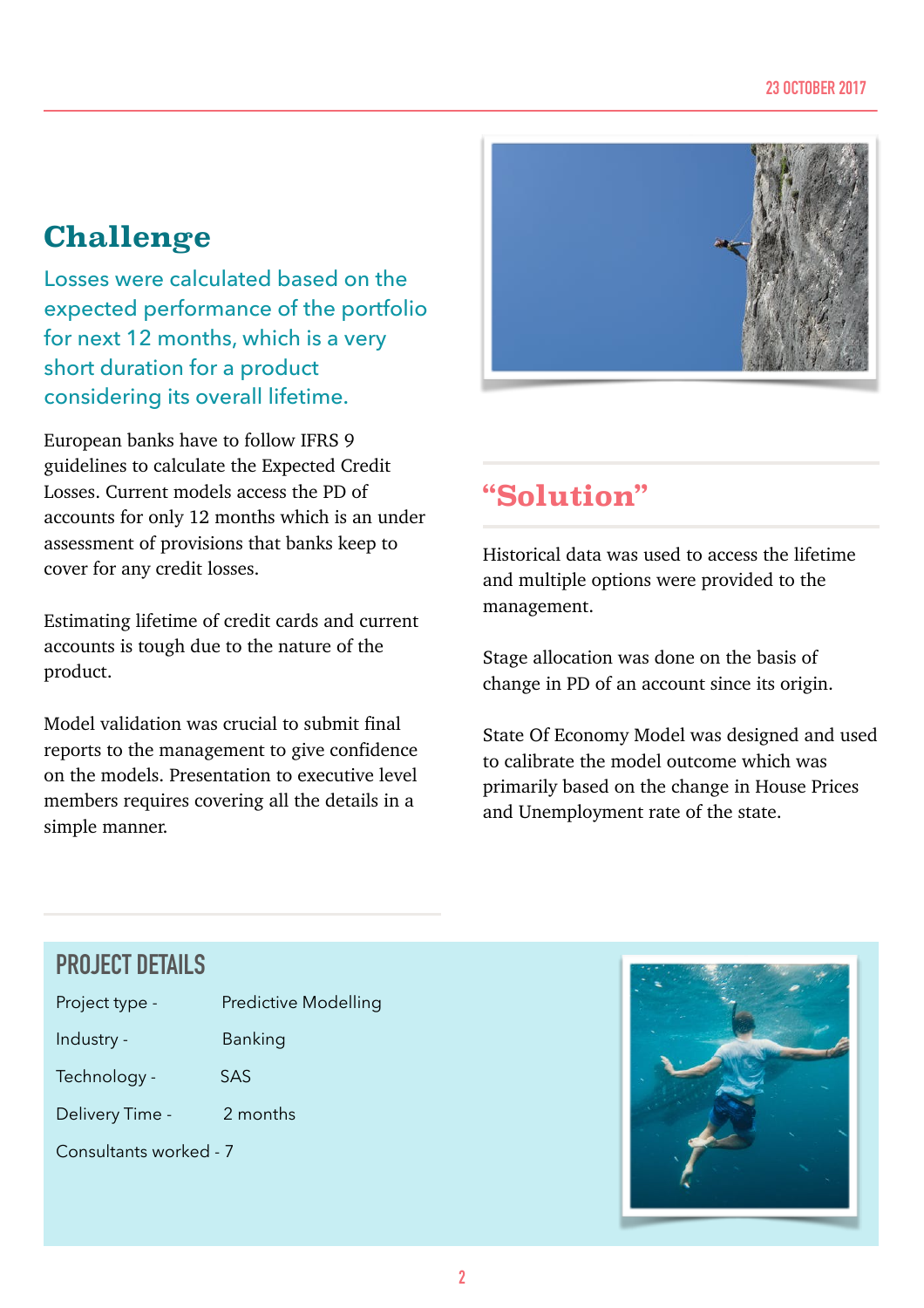Increasing competition forcing organizations to give more credits to its existing and new customers. Covid-19 added more complications and uncertainty to the future. Due to which banks and other financial institutions are under immense pressure to design systems which give faster results with rocket science equivalent precisions in decision making. Accessing creditworthiness of customers is the top priorities of risk managers so that the firms don't end up bankrupt.

Low interest is eating the profit margins. In some countries, it is even negative, which means your savings are going down resulting in increasing credit book as the only solution available. Central banks are also easing borrowing conditions in their respective countries. However, recovery from bad loans is still the bank's own responsibility.

In this environment, designing an efficient credit scoring system is one of the best investment a credit institute can do. Manage risks by introducing new clients to the portfolio and find out new markets for expansion keeping fraudulent customers identification in mind. Risk scorecards are widely used in banks and financial institutions for multiple purposes like acquiring new customers, maintaining a risk profile of existing customers, calculating expected losses on a portfolio and finally collections and recovery management. In past, due to high costs of the scorecard building exercises, these econometric models were only affordable by big companies, however, with the introduction of new open source technologies designing, implementing and maintaining these models is low complexity and high priority project.

Below points should be considered before development of any scorecard:

How reliable is the data? Data is the first building block for any decision-making engine. It should be error-free and assumption-free. Always remember garbage in, garbage out.

Assumptions - Calculated risk is the key, speculation is the lock which you won't be able to unlock.

Existing solutions - Check what are the existing solutions available with the organisation. There is no need for redesigning the wheel if a workable solution is already available.

regulations - Credit is one of the most regulated industry in the world. one should always be updated with the regulations in the industry.

quick implementation - In this ever-changing world, there is no use of designing solutions which will take years to build. solutions must be built, tested and implemented as quickly as possible.

Easy Interpretation - Black box solutions are hated by everyone. one should be able to understand and explain the models easily in a simple and lucid manner.

Scorecards should be based on strong foundation of robust data and well tested econometric methodologies. Technology should be used to implemetn new ideas and to make a User Interfave whichi can be used by non technical peiple withoiut nowing much details around the complex architecture. the design of hte framefowk should be modular sp that changing parameters impacting the model can be easily updated. Dynamic data plays an important role in fine turning the performance o fthe models. for loans with longer maturity, like